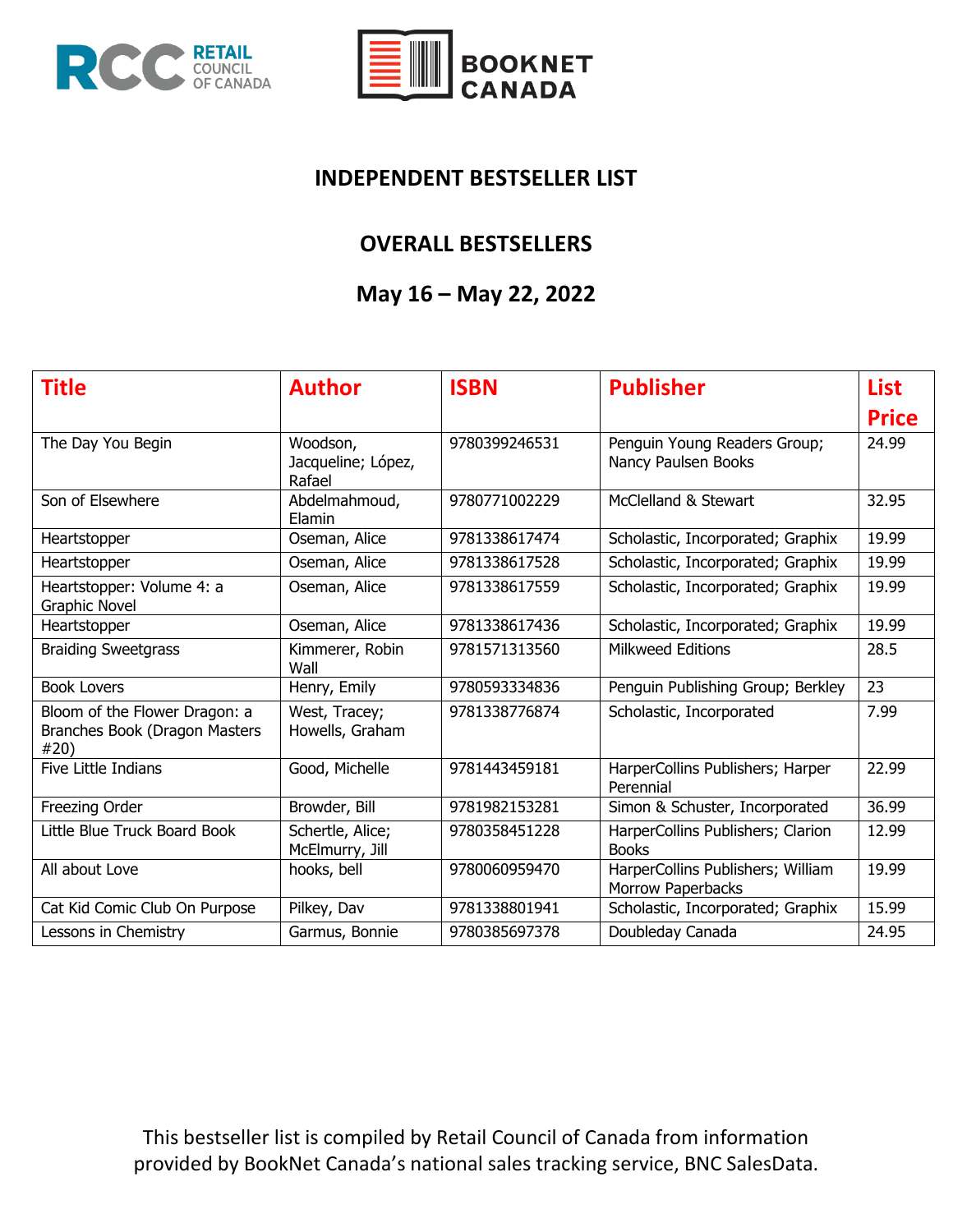



### **CANADIAN FICTION BESTSELLERS**

# **May 16 – May 22, 2022**

| <b>Title</b>              | <b>Author</b>             | <b>ISBN</b>   | <b>Publisher</b>                                                    | <b>List</b><br><b>Price</b> |
|---------------------------|---------------------------|---------------|---------------------------------------------------------------------|-----------------------------|
| Five Little Indians       | Good, Michelle            | 9781443459181 | HarperCollins Publishers;<br>Harper Perennial                       | 22.99                       |
| Sea of Tranquility        | Mandel, Emily St.<br>John | 9781443466097 | HarperCollins Canada,<br>Limited                                    | 29.99                       |
| The Marrow Thieves        | Dimaline, Cherie          | 9781770864863 | <b>Cormorant Books</b><br>Incorporated; Dancing Cat<br><b>Books</b> | 14.95                       |
| Every Summer After        | Fortune, Carley           | 9780735243750 | Penguin Canada; Viking                                              | 24.95                       |
| Scarborough               | Hernandez,<br>Catherine   | 9781551526775 | <b>Arsenal Pulp Press</b>                                           | 19.95                       |
| The Maid                  | Prose, Nita               | 9780735241336 | Penguin Canada; Viking                                              | 24.95                       |
| All the Seas of the World | Kay, Guy Gavriel          | 9780735244719 | Penguin Canada; Viking                                              | 36                          |
| <b>Bloomsbury Girls</b>   | Jenner, Natalie           | 9781250283221 | St. Martin's Press                                                  | 23.99                       |
| Framed in Fire            | Whishaw, Iona             | 9781771513807 | <b>TouchWood Editions</b>                                           | 16.95                       |
| The Madness of Crowds     | Penny, Louise             | 9781250145277 | St. Martin's Press;<br><b>Minotaur Books</b>                        | 23.99                       |
| Moon of the Crusted Snow  | Rice, Waubgeshig          | 9781770414006 | <b>ECW Press</b>                                                    | 19.95                       |
| <b>Station Eleven</b>     | Mandel, Emily St.<br>John | 9781443434874 | HarperCollins Publishers;<br>Harper Perennial                       | 21                          |
| Pure Colour               | Heti, Sheila              | 9780735282452 | Knopf Canada                                                        | 29.95                       |
| Mansions of the Moon      | Selvadurai, Shyam         | 9780735280625 | Knopf Canada                                                        | 36                          |
| Take Your Breath Away     | Barclay, Linwood          | 9780063243170 | <b>HarperCollins</b><br>Publishers; William Morrow<br>& Company     | 23.99                       |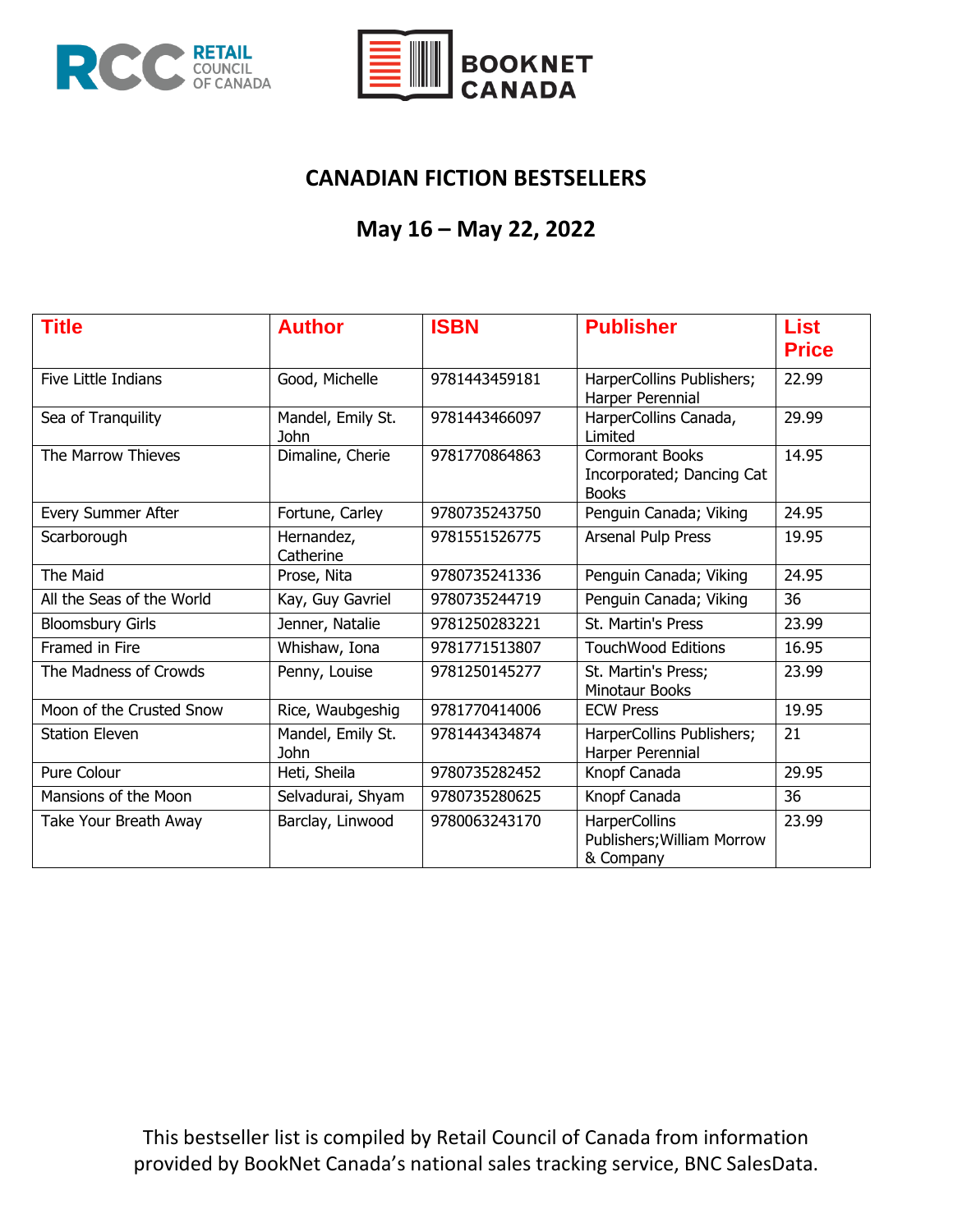



### **CANADIAN NON-FICTION BESTSELLERS**

## **May 16 – May 22, 2022**

| <b>Title</b>                                                                                             | <b>Author</b>                          | <b>ISBN</b>   | <b>Publisher</b>                                     | <b>List Price</b> |
|----------------------------------------------------------------------------------------------------------|----------------------------------------|---------------|------------------------------------------------------|-------------------|
| Son of Elsewhere                                                                                         | Abdelmahmoud,<br>Elamin                | 9780771002229 | McClelland & Stewart                                 | 32.95             |
| Have You Eaten Yet?                                                                                      | Kwan, Cheuk                            | 9781771623155 | Douglas and McIntyre (2013)<br>Ltd.                  | 24.95             |
| Run Towards the<br>Danger                                                                                | Polley, Sarah                          | 9780735242883 | Penguin Canada; Hamish<br>Hamilton                   | $\overline{35}$   |
| Dempsey Bob                                                                                              | Bob, Dempsey;<br>Milroy, Sarah         | 9781773271613 | Figure 1 Publishing                                  | 45                |
| 21 Things You May Not<br>Know about the Indian<br>Act                                                    | Joseph, Bob                            | 9780995266520 | Page Two Books, Inc.;<br><b>Indigenous Relations</b> | 19.95             |
| Ice War Diplomat                                                                                         | Smith, Gary J.                         | 9781771623179 | Douglas and McIntyre (2013)<br>Ltd.                  | 26.95             |
| This Is Assisted Dying                                                                                   | Green, Stefanie                        | 9781668004784 | Scribner                                             | 24.99             |
| Finding the Mother Tree                                                                                  | Simard, Suzanne                        | 9780735237759 | Penguin Canada; Allen Lane                           | 34.95             |
| Return to Solitude                                                                                       | Lawrence, Grant                        | 9781550179712 | Harbour Publishing Company,<br>Limited               | 26.95             |
| We Were Dreamers                                                                                         | Liu, Simu                              | 9781443460590 | HarperCollins Canada, Limited                        | 34.99             |
| How to Be a Climate<br>Optimist                                                                          | Turner, Chris                          | 9780735281974 | Random House of Canada                               | 23                |
| <b>Best Hikes and Nature</b><br>Walks with Kids in and<br>Around Southwestern<br><b>British Columbia</b> | Hui, Stephen;<br>Antone, Myia          | 9781771645973 | Greystone Books Ltd.                                 | 24.95             |
| 305 Lost Buildings of<br>Canada                                                                          | Biesinger, Raymond;<br>Bozikovic, Alex | 9781773102368 | Goose Lane Editions                                  | 22.95             |
| <b>Embers</b>                                                                                            | Wagamese, Richard                      | 9781771621335 | Douglas and McIntyre (2013)<br>Ltd.                  | 18.95             |
| <b>Burning Questions</b>                                                                                 | Atwood, Margaret                       | 9780771096402 | McClelland & Stewart                                 | 36.95             |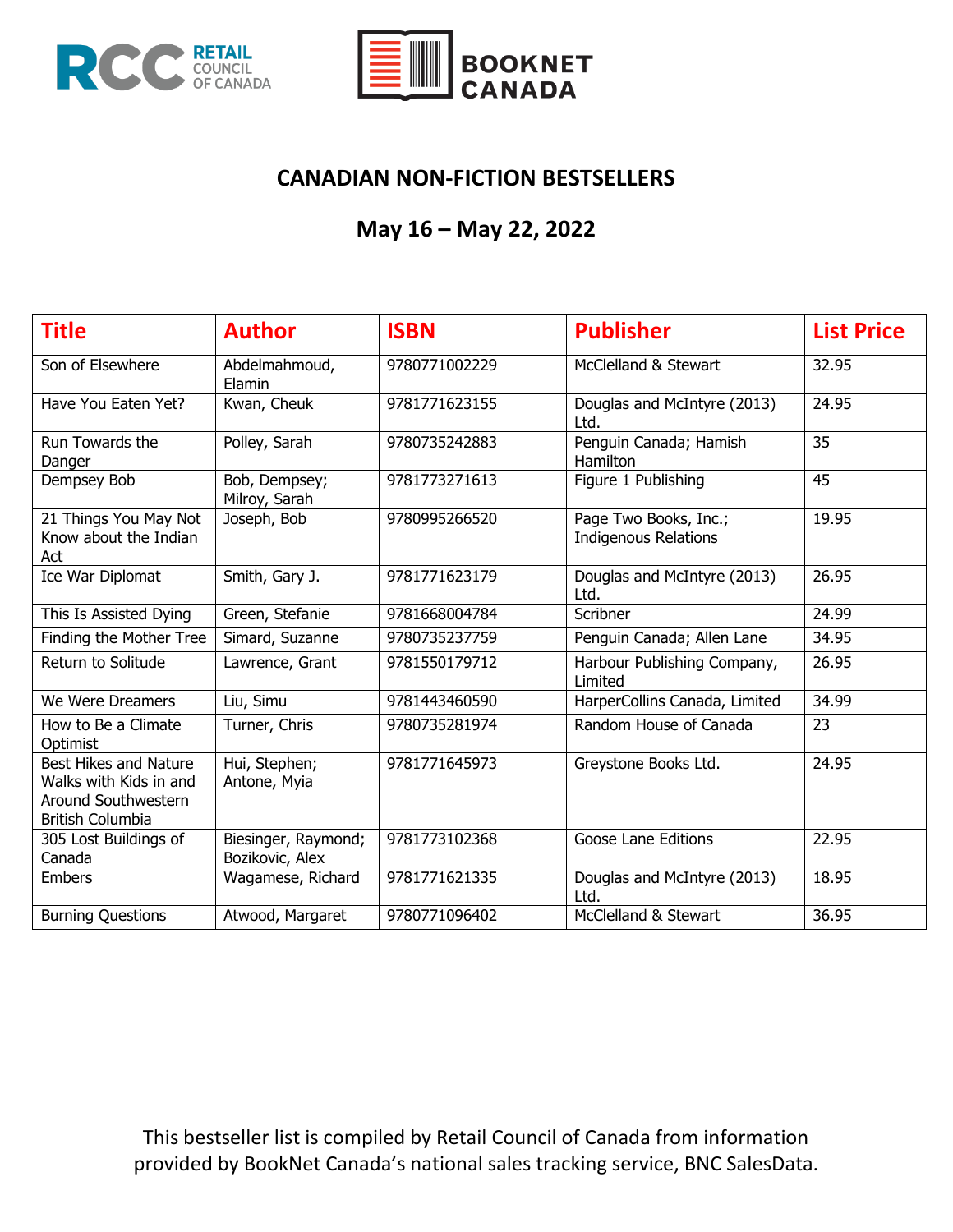



### **TRADE PAPERBACK FICTION BESTSELLERS**

# **May 16 – May 22, 2022**

| <b>Title</b>                         | Author               | <b>ISBN</b>   | <b>Publisher</b>                                                    | List         |
|--------------------------------------|----------------------|---------------|---------------------------------------------------------------------|--------------|
|                                      |                      |               |                                                                     | <b>Price</b> |
| <b>Book Lovers</b>                   | Henry, Emily         | 9780593334836 | Penguin Publishing Group;<br><b>Berkley</b>                         | 23           |
| Five Little Indians                  | Good, Michelle       | 9781443459181 | HarperCollins Publishers;<br>Harper Perennial                       | 22.99        |
| Lessons in Chemistry                 | Garmus, Bonnie       | 9780385697378 | Doubleday Canada                                                    | 24.95        |
| The Marrow Thieves                   | Dimaline, Cherie     | 9781770864863 | <b>Cormorant Books</b><br>Incorporated; Dancing Cat<br><b>Books</b> | 14.95        |
| The Diamond Eye                      | Quinn, Kate          | 9780063226142 | HarperCollins Publishers;<br>William Morrow & Company               | 24.99        |
| Every Summer After                   | Fortune, Carley      | 9780735243750 | Penguin Canada; Viking                                              | 24.95        |
| Scarborough                          | Hernandez, Catherine | 9781551526775 | Arsenal Pulp Press                                                  | 19.95        |
| The Seven Husbands of<br>Evelyn Hugo | Reid, Taylor Jenkins | 9781501161933 | <b>Washington Square Press</b>                                      | 23           |
| The Midnight Library                 | Haig, Matt           | 9781443455879 | HarperCollins Canada, Limited;<br>Harper Avenue                     | 21.99        |
| The Maid                             | Prose, Nita          | 9780735241336 | Penguin Canada; Viking                                              | 24.95        |
| The Dictionary of Lost<br>Words      | Williams, Pip        | 9781984820747 | Random House Publishing<br>Group; Ballantine Books                  | 23           |
| It Ends with Us                      | Hoover, Colleen      | 9781501110368 | Atria Books                                                         | 22.99        |
| <b>Bloomsbury Girls</b>              | Jenner, Natalie      | 9781250283221 | St. Martin's Press                                                  | 23.99        |
| Where the Crawdads<br>Sing           | Owens, Delia         | 9780735219106 | Penguin Publishing Group;<br>G.P. Putnam's Sons                     | 24           |
| Klara and the Sun                    | Ishiguro, Kazuo      | 9780735281264 | Knopf Canada; Vintage<br>Canada                                     | 21           |